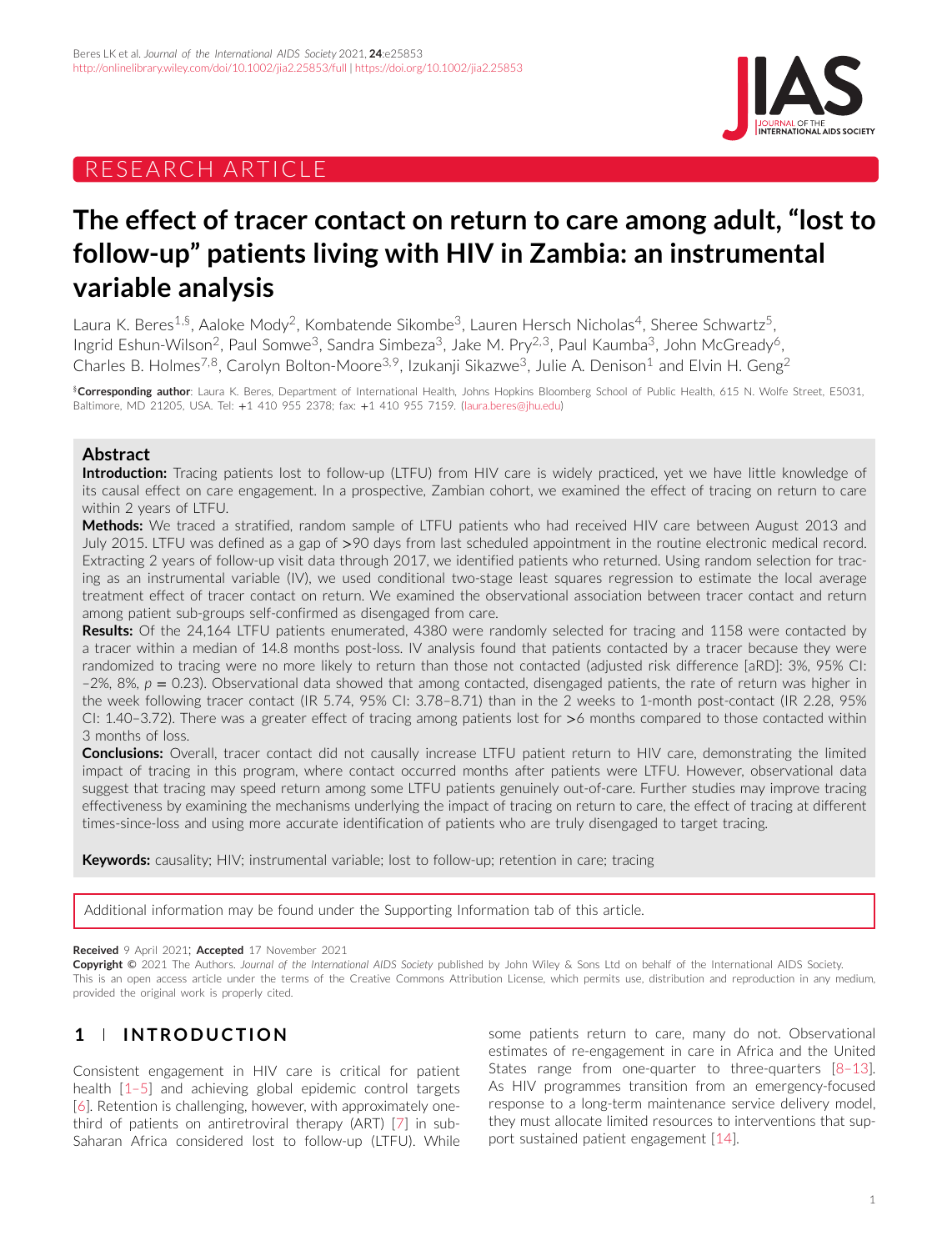<span id="page-1-0"></span>Tracing patients LTFU from HIV care is widely practiced, yet we have little knowledge of its causal effect on care engagement. Tracing patients identified as having missed an HIV visit using phone calls or home visits is the standard of care in many countries, and the U.S. President's Emergency Plan for AIDS Relief requires it [\[15\]](#page-8-0). Although useful in determining patient outcomes among those LTFU [\[16–21\]](#page-8-0), there is limited evidence of its effectiveness re-engaging out-of-care patients. Several studies [\[22–25\]](#page-9-0) of variable quality [\[26\]](#page-9-0) have assessed the impact of tracing on return to care, producing effect estimates ranging from null to a significant improvement in re-engagement. Rigorous causal evidence is needed to guide the use of tracing.

Using an instrumental variable (IV) approach, we estimated the causal effect of tracing on return to care within 2 years of patient loss in a prospective cohort of Zambian patients. This analysis informs interventions to support HIV care engagement continuity.

# **2 METHODS**

Our study leveraged the "Better Information for Health in Zambia" (BetterInfo) study, which generated representative estimates of HIV programme outcomes by tracing a large, random sample of LTFU patients to ascertain their outcomes (i.e. undocumented in-care, out-of-care and deceased) [\[17,18\]](#page-9-0). Our study exploited the fact that BetterInfo patients were randomly selected for tracing to use random selection for tracing as an IV. BetterInfo was conducted in 71 public health facilities supported by the Zambian Ministry of Health and Centre for Infectious Disease Research in Zambia across four provinces: Eastern, Lusaka, Southern and Western.

# **2.1 Study population**

Drawing from BetterInfo, our study population included patients who had at least one HIV care visit between 1st August 2013 and 31st July 2015 at a study facility and were then LTFU, defined as a care gap of *>*90 days according to the electronic medical record (EMR) and subsequent unknown care status. We conducted the study during a period with free HIV-related care for all patients, ART eligibility CD4 *<*500 and stable ART patients receiving 90–180 days ART supply [\[27\]](#page-9-0).

## **2.2 Procedures and measurements**

The BetterInfo study randomly sampled patients for tracing by first enumerating the 2013–2015 patient population across 71 facilities. Thirty-one facilities, where tracing would occur, were selected using probability proportional to size sampling from strata defined by facility type (hospital, urban or rural health centre) and province. LTFU patients were then selected through simple random sampling at facility level [\[17\]](#page-9-0); selected patients were traced in a random order per facility.

Tracing occurred from 23rd September 2015 through 17th July 2016 by study-trained peer educators knowledgeable about the community served by the facility from which they conducted tracing (tracers). Tracing included: (1) reviewing the patient's paper medical file for confirmed death or recent



**Figure 1. Analysis population.**

facility visit not documented in the EMR. If found, the patient outcome was recorded and tracing ended. (2) If an outcome was not established, tracers attempted to contact the patient using phone calls and in-person visits guided by contact information in the patient's medical file [\[17\]](#page-9-0). Tracers made at least three in-person attempts to contact a patient over several months until an updated status was ascertained by the tracer and recorded in the study survey form, or the tracing period ended.

Upon contact, tracers verbally encouraged disengaged patients to return to care. Although not systematically offered, tracers sometimes accompanied patients to the facility or met them there for their return visit. Tracers made no further follow-up after one-time, successful in-person contact. Tracer contact with the patient was documented, including the contact date and means of communication (phone or in-person), using the study tracing form, and stored in an electronic study database. LTFU patients not sampled for tracing were not precluded from non-study, facility-led follow-up; however, little non-study follow-up occurred during the study period.

Our study outcome, *return to care*, was measured using EMR visit data. In 2018, we extracted 2 years of follow-up patient visit data (through 2017) from all LTFU patients in the 2015 cohort. We linked follow-up visit records through unique EMR patient identification numbers (Figure 1) at the 71 sites. Thus, our study population included patients who, since their last EMR-documented facility visit in 2013–2015, were deceased, were alive and in care, alive but not seeking care or deceased. The date of patient loss from care and demographic, social and clinical characteristics at the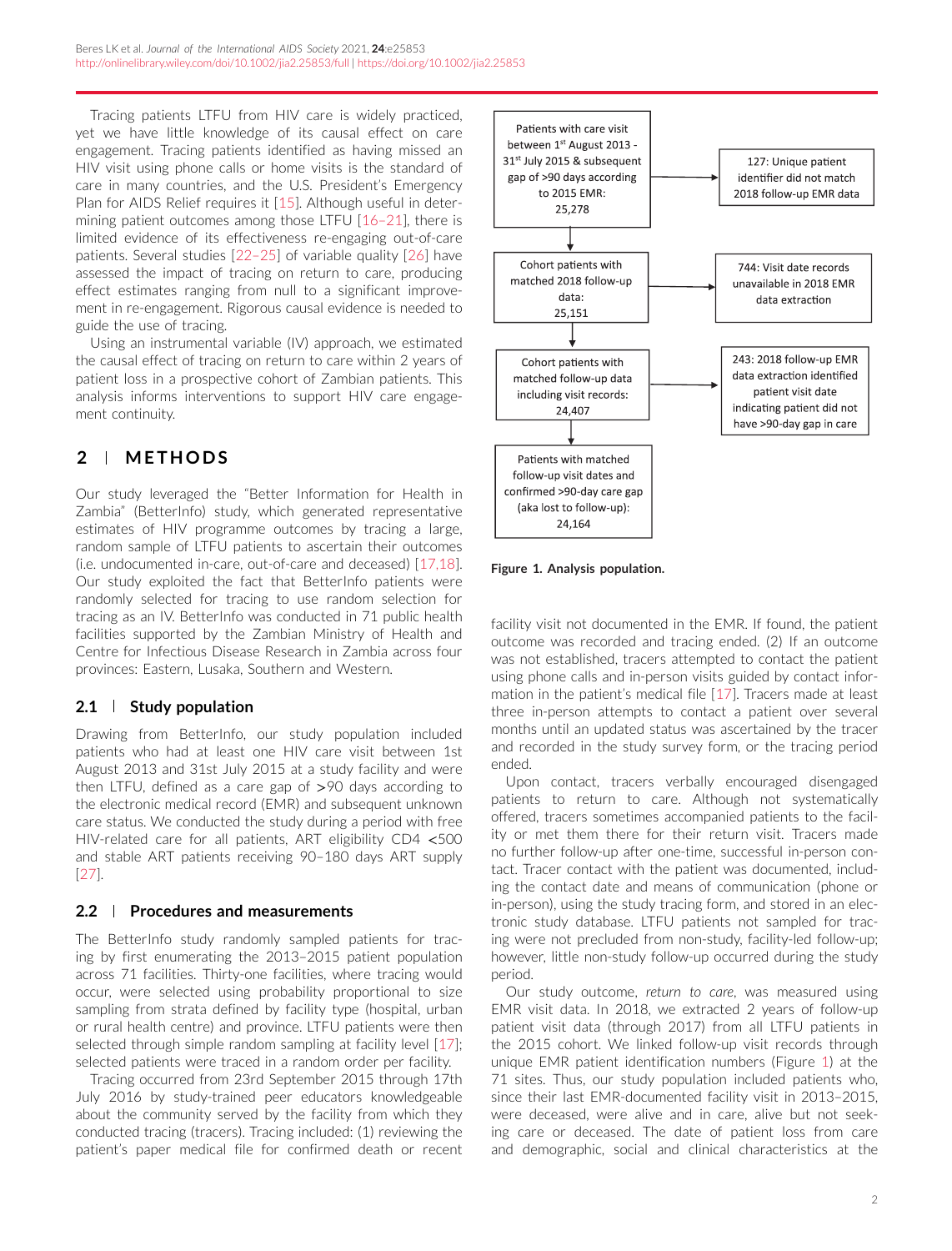| Assumption                                                                                                                         | Theoretical justification                                                                                                                                                                                                                                                                |
|------------------------------------------------------------------------------------------------------------------------------------|------------------------------------------------------------------------------------------------------------------------------------------------------------------------------------------------------------------------------------------------------------------------------------------|
| 1. The instrumental variable (randomization to<br>tracing) is associated with the treatment<br>(successful tracer-patient contact) | Based on the study design, only patients randomized to tracing could be contacted<br>by a study tracer. Not being randomly selected for tracing identifies those who<br>did not have tracer contact. (Examined empirically in the first stage of two-stage<br>least squares regression.) |
| 2. There are no unmeasured common causes                                                                                           | Randomized assignment to tracing should balance patient characteristics between                                                                                                                                                                                                          |
| between randomization to tracing and the                                                                                           | the two arms, eliminating unmeasured confounding. (Examined empirically                                                                                                                                                                                                                  |
| outcome                                                                                                                            | assessing balance in measured potential confounders.)                                                                                                                                                                                                                                    |
| 3. The effect of the randomization to tracing on                                                                                   | The instrumental variable, randomization to tracing, was only used to determine                                                                                                                                                                                                          |
| patient return is fully mediated through the                                                                                       | study tracing interactions. It did not affect any other treatments that a patient                                                                                                                                                                                                        |
| tracer-patient contact                                                                                                             | received.                                                                                                                                                                                                                                                                                |
| 4. Monotonicity (i.e. no "defiers"): Randomization                                                                                 | Only participants randomized to tracing could have received tracer-patient contact                                                                                                                                                                                                       |
| to tracing only increased the likelihood of                                                                                        | provided by the study. No one was prevented from being traced because they                                                                                                                                                                                                               |
| patient-tracer contact [32]                                                                                                        | were randomized to tracing.                                                                                                                                                                                                                                                              |
| 5. Stable unit treatment value assumption: one<br>patient's randomization to tracing does not<br>affect another patient's outcome  | Patients were unaware of their randomization status. Randomization was only linked<br>to study tracing.                                                                                                                                                                                  |

#### **Table 1. Assumptions necessary for a valid instrumental variable (IV) analysis**

time of loss were extracted from the EMR. Missing data were imputed using chained equations [\[28\]](#page-9-0) to create a single imputed dataset.

## **2.3 Analysis**

We defined patients as *returned to care* (the outcome variable) if they had a visit date in the EMR within 2 years following their loss date. The return date was the first facility visit date post-loss. We considered patients to have received the treatment if they were contacted over the phone or in person by a study tracer before their return visit or within 2 years after loss.

#### *2.3.1 Intention-to-treat analysis*

To perform an intention-to-treat (ITT) analysis, we used the Kaplan–Meier method to estimate the cumulative incidence of return within 2 years according to random treatment assignment (randomized to study tracing or not) and a log-rank test to compute the associated *p*-value. The time origin was the date of patient loss (missed, scheduled appointment date+90 days or last clinic visit+180 days if scheduled appointment undocumented in EMR). The time scale was days-since-loss. The event was patient return or censor at 2 years post-loss.

#### *2.3.2 Instrumental variable analysis*

To estimate the causal effect of tracing on return, we leveraged the experiment inherent in the BetterInfo study design, which randomly assigned patients to tracing. The association between successful tracer–patient contact (i.e. the treatment) and a patient returning to care within 2 years post-loss (i.e. the outcome) was likely confounded by numerous, unmeasured common causes of a tracer's ability to make contact and the patient's return behaviour. In short, the same things that enable a tracer to successfully contact a patient likely also help the patient to return.

Using *randomization to tracing* as an IV can yield an unbiased estimate, even in the presence of unmeasured confounding, provided that it meets several key assumptions: (1) the IV (randomization to tracing) is associated with the treatment (successful tracer–patient contact), (2) there are no common causes between being randomized to tracing and the outcome, (3) the effect of the randomization to tracing on patient return is fully mediated through the tracer–patient contact (the treatment), (4) randomization to tracer contact will only increase, not decrease, a patient's likelihood of tracer contact (monotonicity) and (5) one patient's randomization to tracing does not affect another patient's return to care (stable unit treatment value assumption) [\[29–31\]](#page-9-0). Under these assumptions, the IV analysis estimates the causal effect of tracer– patient contact on return to care among patients who would not have been contacted by a tracer had they not been randomized to tracing (the local average treatment effect [LATE]) [\[29\]](#page-9-0). Assumptions 1, 3, 4 and 5 are supported by the study's design or theoretically justified [\[29\]](#page-9-0) (Table 1). We empirically examined assumptions 1 and 2.

To evaluate assumption 1 and estimate the LATE risk difference (RD), we used two-stage least squares regression (2SLSR) using ivreg2 in Stata [\[33\]](#page-9-0). To improve the robustness of the analysis, given the binary outcome, we also estimated the marginal RD with binary probit regression [\[34\]](#page-9-0) using the biprobit Stata command. We used descriptive statistics to examine covariate balance between the two treatment arms (examining assumption 2 to the extent possible) and to estimate the proportion of patients assigned to tracing who were successfully contacted by a tracer ("compliers"). The instrument was randomly assigned, but we conditioned on covariates due to outcomes from the stratified sampling schema. These covariates showed an imbalance between the two treatment assignments, including ART initiation status,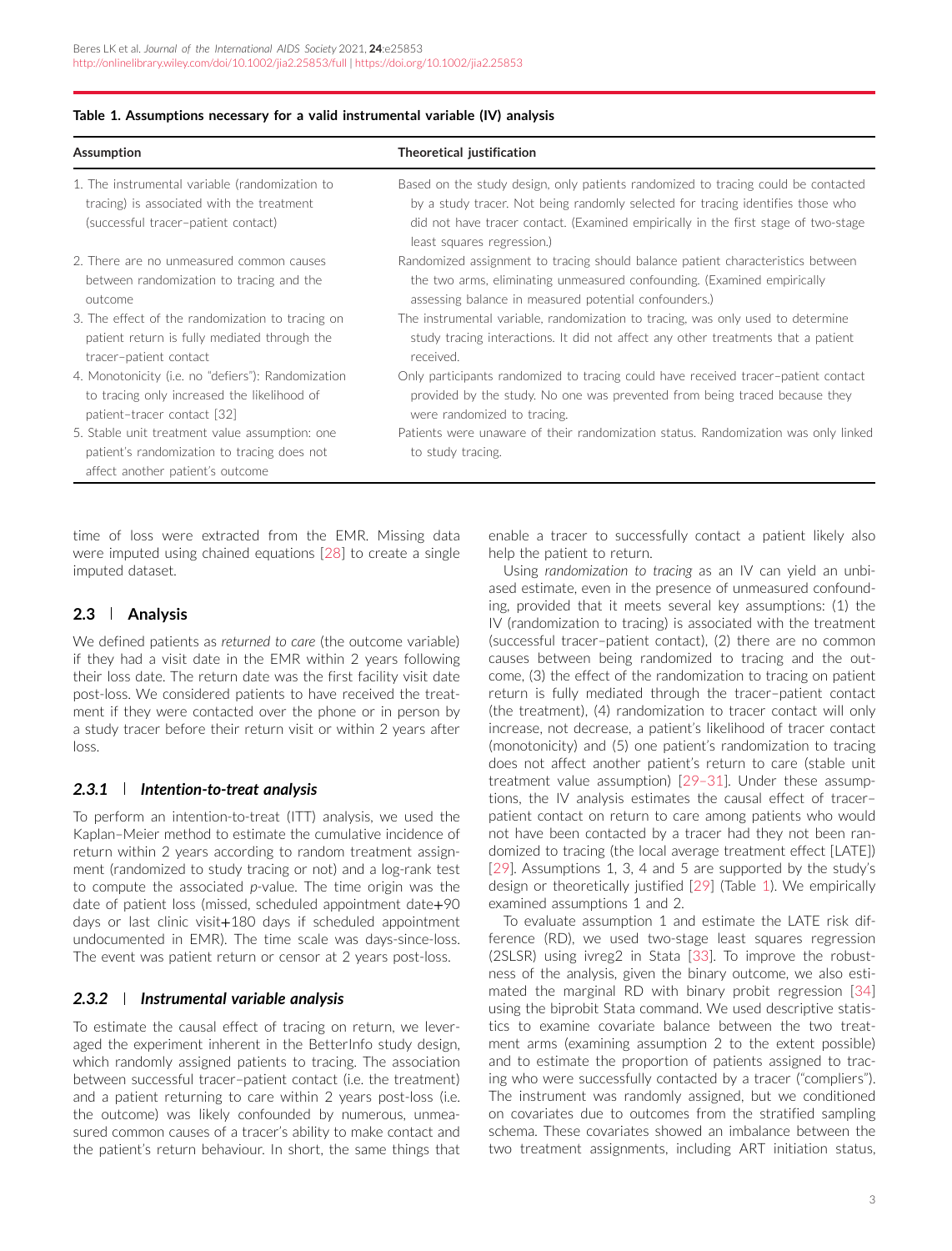time from enrolment to loss, prior gaps in care and facility type (Table [2\)](#page-4-0). For model inclusion, the relationship between covariates and the outcome was assessed using descriptive statistics for categorical and LOWESS plots for continuous covariates. Based on hypotheses of causal relationships and empirical review of patient characteristics, we believe that it is plausible to assume no other unmeasured confounding.

## *2.3.3 Instrumental variable analysis sensitivity analyses*

To examine potential differential effects by strata, we conducted stratified analyses by (1) ART initiation status at loss, (2) health facility and (3) time from loss to randomization assignment.

There was a gap of approximately 6 weeks between when patients could be identified as LTFU (31st July 2015) and randomization assignment (15th September 2015), after which treatment exposure was possible. We conducted a sensitivity analysis estimating the LATE on patients who remained LTFU at randomization (no EMR-documented return visit between lost date and date of randomization in follow-up data). Exposure was tracer contact with the patient before return or within 2 years after randomization, and an outcome was a facility visit within 2 years after randomization. We controlled for time from loss to randomization, in addition to other covariates.

## *2.3.4 Incidence rate of return relative to tracing exposure in patient sub-groups*

The causal analysis limits assessment of patient sub-groups, such as LTFU patients known to be out-of-care, which may be of interest in programmatic intervention implementation. We estimated the incidence rate (IR) of return relative to different tracing experiences among patient sub-groups; this allowed us to assess the observational association between tracer–patient contact and return to care. We estimated the IR: (1) throughout the 2 years of follow-up among all patients, randomized to tracing or not, (2) in the 2 weeks before and 2 weeks after tracer contact among patients who had contact with a tracer (in-person, on the phone or through a relation and were confirmed to be alive), (3) at varying time points post-tracer-contact among patients who had phone or in-person contact with a tracer and who were confirmed to be alive and disengaged from care at the time of tracer contact. The time origin, scale, event and censor were the same as in the ITT analysis.

Analyses were conducted using Stata 15.1 IC (StataCorp, 2018).

# **2.4 Ethical review**

This study was approved by the University of Zambia Research Ethics Committee, the Zambian Ministry of Health and the University of Alabama at Birmingham Institutional Review Board, which determined that programmatic EMR data analysis did not require additional consent. Voluntary, written informed consent was obtained following in-person patient–tracer contact.



**Figure 2. Kaplan–Meier failure estimate of return to care by 2 years post-loss stratified by randomization to tracing.**

# **3 RESULTS**

# **3.1 Cohort description**

We included 24,164 participants in the analysis (Figure [1\)](#page-1-0). The majority of the cohort was female  $(n = 14,580, 60.3\%)$ , with a median age at LTFU of 35.5 years (IQR: 29.7–42.3), median CD4 at last visit of 363 cells/μmol (IQR: 200–550), mean 43 weeks from loss to randomization assignment (SD: 26, min: 7, max: 98 weeks) and 69.6% (*n* = 16,824) ARTinitiated (Table [3\)](#page-5-0). Among the 4380 patients randomized to tracing, 13% died, 23% were alive and in-care at their original facility, 14% were alive and in-care at a different facility, 13% were alive and disengaged from care, 8% were alive with unknown care status and in 30% tracing was unsuccessful. Of the 3034 patients eligible for phone or household tracing after paper health record review, 1158 had tracer contact before return or 2 years of follow-up (the treatment), which is 26.4% of patients randomized to tracing (proportion of compliers) (Figure S1). Most tracer–patient contacts, 95%, were in-person, with 5% over the phone. Among those successfully contacted, median time from patient loss to tracer contact was 14.8 months (IQR: 10.8–18.8).

# **3.2 Intention-to-treat analysis**

Patients randomized to tracing were not significantly more likely to return to care, with a 1.6% absolute difference in the failure function (not randomized to tracing: 25.1%, 95% CI: 24.5–25.8%; randomized to tracing: 26.7%, 95% CI: 25.4– 28.0%, *p*-value 0.06) (Figure 2). The crude estimated hazard ratio of return for randomization to tracing is 1.06 (95% CI: 1.00–1.13, *p*-value 0.06).

# **3.3 Instrumental variable analysis**

Regressing the treatment on the IV in the first stage of the adjusted 2SLSR supports assumption #1, showing that randomization to tracing is strongly associated with tracer–patient contact, first-stage partial  $r^2 = 0.22$ ,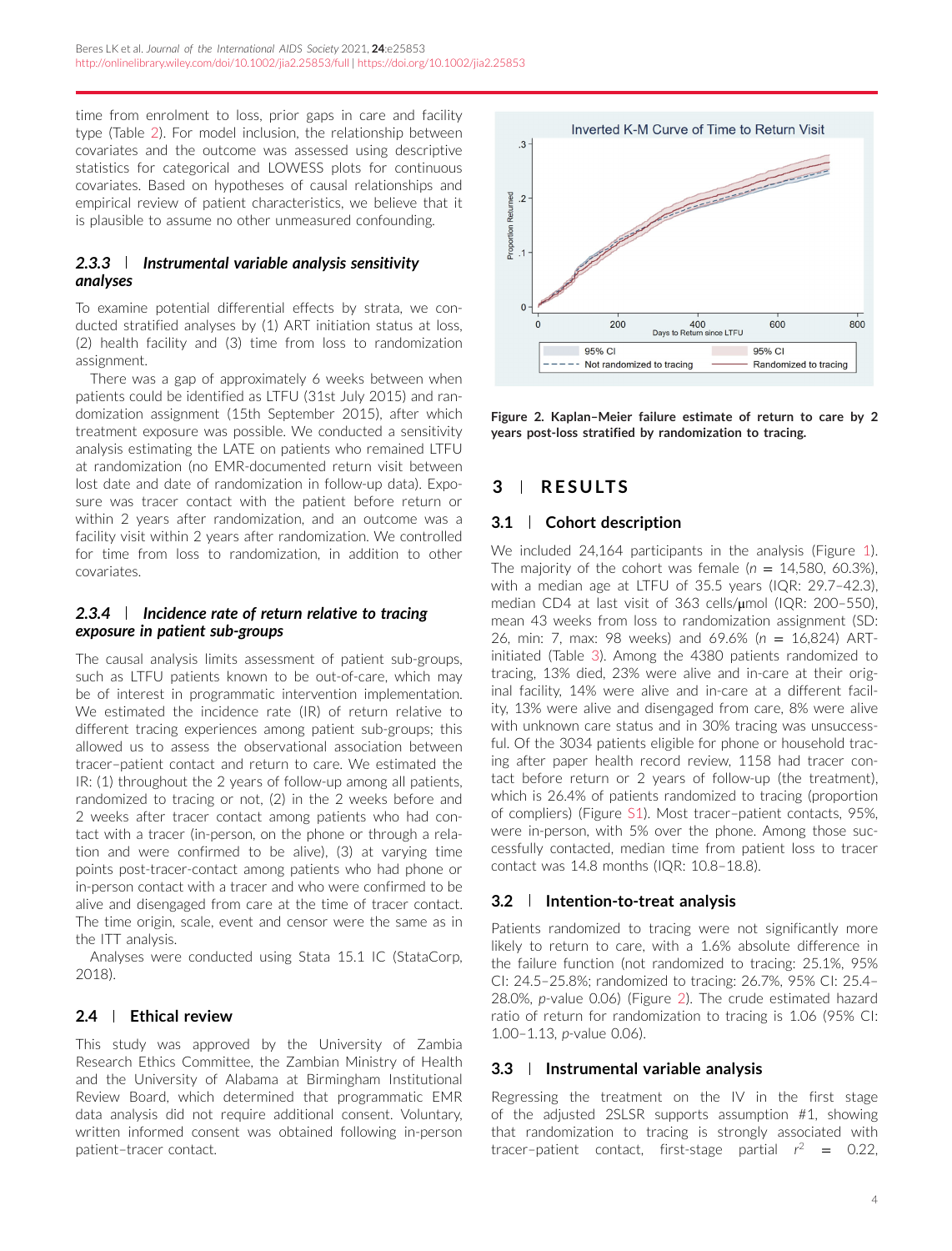#### <span id="page-4-0"></span>**Table 2. Patient characteristics by randomization to tracing (instrumental variable)**

|                                                                    | Not randomized to<br>tracingt |          | Randomized to<br>tracingt |      | <b>Total</b> |                      |
|--------------------------------------------------------------------|-------------------------------|----------|---------------------------|------|--------------|----------------------|
|                                                                    | $n = 19,784$                  |          | $n = 4380$                |      | 24,164       |                      |
|                                                                    | n                             | $\%$     | n                         | $\%$ | n            | p-value <sup>*</sup> |
| Characteristics                                                    |                               |          |                           |      |              |                      |
| Sex                                                                |                               |          |                           |      | 24,164       | 0.94                 |
| Female                                                             | 11,935                        | 60.3     | 2,645                     | 60.4 | 14,580       |                      |
| Male                                                               | 7849                          | 39.7     | 1735                      | 39.6 | 9584         |                      |
| Age at loss (years)                                                |                               |          |                           |      | 24,102       | 0.16                 |
| $18 - 24$                                                          | 2069                          | 10.5     | 473                       | 10.9 | 2542         |                      |
| $25 - 34$                                                          | 7425                          | 37.6     | 1588                      | 36.4 | 9013         |                      |
| $35 - 44$                                                          | 6686                          | 33.9     | 1456                      | 33.4 | 8142         |                      |
| $45+$                                                              | 3563                          | 18.0     | 842                       | 19.3 | 4405         |                      |
| Ever initiated antiretroviral therapy                              |                               |          |                           |      | 24,164       | < 0.01               |
| No                                                                 | 5819                          | 29.4     | 1521                      | 34.7 | 7340         |                      |
| Yes                                                                | 13,965                        | 70.6     | 2859                      | 65.3 | 16,824       |                      |
| Weeks from time of enrolment to loss (mean, standard<br>deviation) | 18.4                          | 18.5     | 16.8                      | 17.1 | 24,164       | $< 0.01$ ^           |
| Weeks from date of loss-to-follow-up to date of randomization      | 42.5                          | 25.7     | 42.8                      | 25.7 | 24,164       | $0.45^{\prime}$      |
| (mean, standard deviation)                                         |                               |          |                           |      |              |                      |
| Number of prior gaps in care                                       |                               |          |                           |      | 24,164       | < 0.01               |
| O gaps                                                             | 10,343                        | 52.3     | 2478                      | 56.6 | 12,821       |                      |
| 1 gap                                                              | 5065                          | 25.6     | 1057                      | 24.1 | 6122         |                      |
| $2-3$ gaps                                                         | 3797                          | 19.2     | 714                       | 16.3 | 4511         |                      |
| 4 gaps or more                                                     | 579                           | 2.9      | 131                       | 3.0  | 710          |                      |
| Facility type                                                      |                               |          |                           |      | 24,164       | < 0.01               |
| Rural health centre                                                | 1522                          | 7.7      | 996                       | 22.7 | 2518         |                      |
| Urban health centre                                                | 13,902                        | 70.3     | 2283                      | 52.1 | 16,185       |                      |
| Hospital                                                           | 4360                          | 22.0     | 1101                      | 25.1 | 5461         |                      |
| Marital status                                                     |                               |          |                           |      | 19,703       | 0.55                 |
| Single, never married                                              | 2161                          | 13.4     | 509                       | 14.2 |              |                      |
| Married                                                            | 10,225                        | 63.5     | 2237                      | 62.4 |              |                      |
| Divorced                                                           | 2316                          | 14.4     | 528                       | 14.7 |              |                      |
| Widowed                                                            | 1413                          | 8.8      | 314                       | 8.8  |              |                      |
| Education                                                          |                               |          |                           |      | 19,073       | < 0.01               |
|                                                                    |                               |          |                           |      |              |                      |
| No formal education                                                | 918                           | 5.9      | 338                       | 9.9  | 1256         |                      |
| Lower-mid basic                                                    | 5580                          | 35.6     | 1259                      | 36.9 | 6839         |                      |
| Upper basic - secondary                                            | 8475                          | 54.1     | 1662                      | 48.6 | 10,137       |                      |
| Tertiary                                                           | 683                           | 4.4      | 158                       | 4.6  | 841          |                      |
| Last CD4 count (cells/µmol) before loss                            |                               |          |                           |      | 20,575       | 0.04                 |
| $\le$ = 100                                                        | 1976                          | 11.5     | 408                       | 11.9 | 2384         |                      |
| $101 - 350$                                                        | 6255                          | 36.5     | 1246                      | 36.2 | 7501         |                      |
| $351 - 500$                                                        | 3717                          | 21.7     | 681                       | 19.8 | 4398         |                      |
| >500                                                               | 5189                          | $30.3\,$ | 1103                      | 32.1 | 6292         |                      |
| Treatment                                                          |                               |          |                           |      |              |                      |
| Patient contacted by tracer before return or 2 years follow-up     |                               |          |                           |      | 24,164       | < 0.01               |
| No                                                                 | 19,784                        | 100.0    | 3222                      | 73.6 | 23,006       |                      |
| Yes                                                                | $\circ$                       | $0.0\,$  | 1158                      | 26.4 | 1158         |                      |
|                                                                    |                               |          |                           |      |              |                      |
| Outcome                                                            |                               |          |                           |      |              |                      |
| Return visit within 2 years of loss                                |                               |          |                           |      | 24,164       | 0.04                 |
| No                                                                 | 14,811                        | 74.9     | 3212                      | 73.3 | 18,023       |                      |
| Yes                                                                | 4973                          | 25.1     | 1168                      | 26.7 | 6141         |                      |

\*chi-square test.

<sup>∧</sup>*t*-test.

 $^{\rm \bar t}$ Percentages may not add to 100 due to rounding.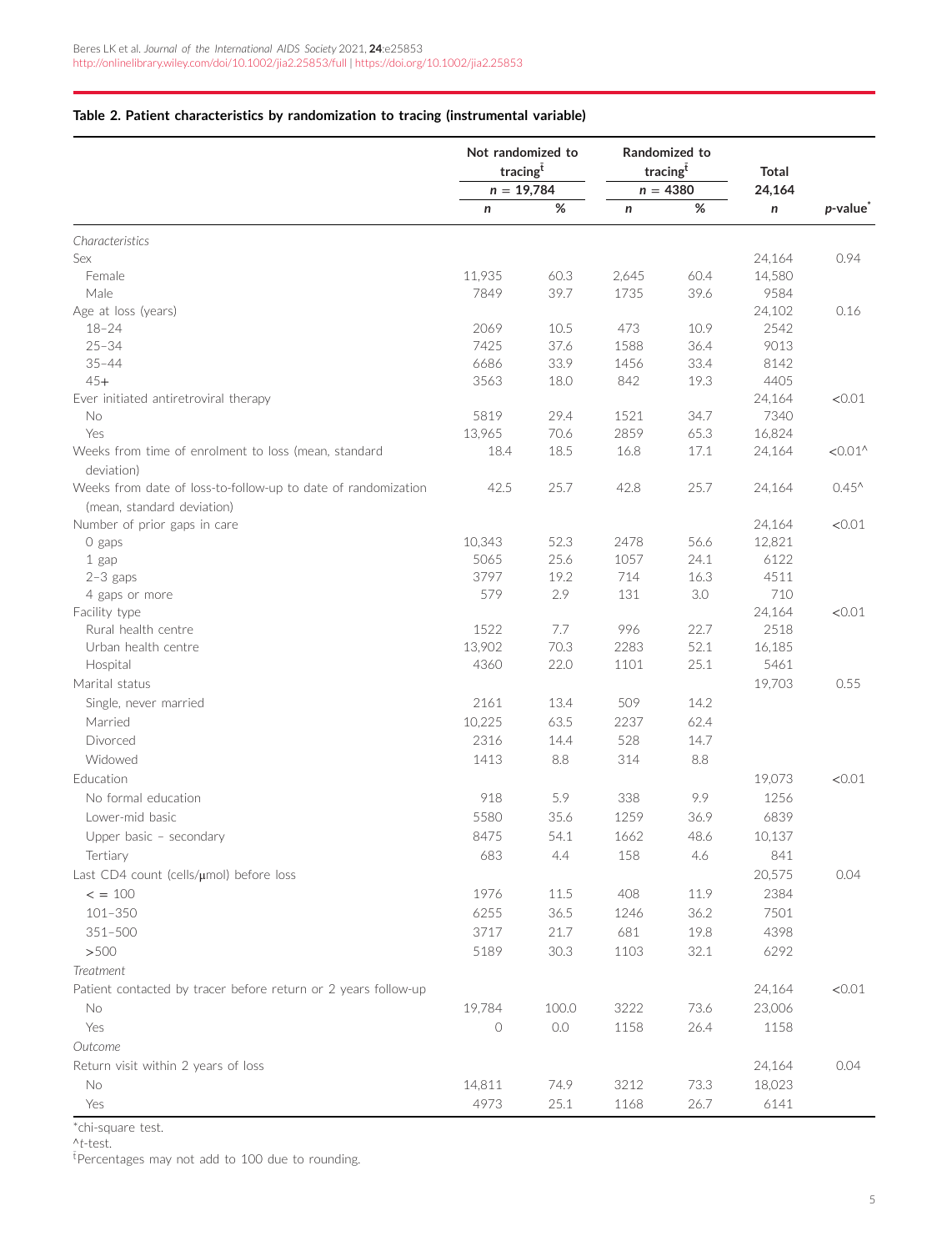|                                                                     | No tracer contact before return<br>or 2 years follow-upt<br>$n = 23,006$ |         | Tracer contact before<br>return or 2 years<br>follow-upt<br>$n = 1158$ |         | <b>Total</b> |                              |
|---------------------------------------------------------------------|--------------------------------------------------------------------------|---------|------------------------------------------------------------------------|---------|--------------|------------------------------|
|                                                                     | n                                                                        | $\%$    | n                                                                      | $\%$    | 24,164<br>n  | <i>p</i> -value <sup>*</sup> |
| Characteristics                                                     |                                                                          |         |                                                                        |         |              |                              |
| Sex                                                                 |                                                                          |         |                                                                        |         | 24,164       | 0.11                         |
| Female                                                              | 13,855                                                                   | 60.2    | 725                                                                    | 62.6    | 14,580       |                              |
| Male                                                                | 9151                                                                     | 39.8    | 433                                                                    | 37.4    | 9584         |                              |
| Age at loss (years)                                                 |                                                                          |         |                                                                        |         | 24,102       | < 0.01                       |
| $18 - 24$                                                           | 2388                                                                     | 10.4    | 154                                                                    | 13.3    | 2542         |                              |
| $25 - 34$                                                           | 8553                                                                     | 37.3    | 460                                                                    | 39.8    | 9013         |                              |
| $35 - 44$                                                           | 7761                                                                     | 33.8    | 381                                                                    | 33.0    | 8142         |                              |
| $45+$                                                               | 4245                                                                     | 18.5    | 160                                                                    | 13.9    | 4405         |                              |
| Ever initiated antiretroviral                                       |                                                                          |         |                                                                        |         | 24,164       | < 0.01                       |
| therapy                                                             |                                                                          |         |                                                                        |         |              |                              |
| No                                                                  | 6795                                                                     | 29.5    | 545                                                                    | 47.1    | 7340         |                              |
| Yes                                                                 | 16,211                                                                   | 70.5    | 613                                                                    | 52.9    | 16,824       |                              |
| Weeks from time of enrolment to<br>loss (mean, standard deviation)  | 18.3                                                                     | 18.3    | 13.8                                                                   | 15.6    | 24,164       | $< 0.01$ ^                   |
| Weeks from date of loss to                                          | 42.7                                                                     | 25.9    | 40.5                                                                   | 21.2    | 24,164       | $0.01^$                      |
| follow-up to date of<br>randomization (mean, standard<br>deviation) |                                                                          |         |                                                                        |         |              |                              |
| Number of prior gaps in care                                        |                                                                          |         |                                                                        |         | 24,164       | < 0.01                       |
| O gaps                                                              | 12,108                                                                   | 52.6    | 713                                                                    | 61.6    | 12,821       |                              |
| 1 gap                                                               | 5871                                                                     | 25.5    | 251                                                                    | 21.7    | 6122         |                              |
| $2-3$ gaps                                                          | 4340                                                                     | 18.9    | 171                                                                    | 14.8    | 4511         |                              |
| 4 gaps or more                                                      | 687                                                                      | 3.0     | 23                                                                     | 2.0     | 210          |                              |
| Facility type                                                       |                                                                          |         |                                                                        |         | 24,164       | < 0.01                       |
| Rural health centre                                                 | 2257                                                                     | 9.8     | 261                                                                    | 22.5    | 2518         |                              |
| Urban health centre                                                 | 15,584                                                                   | 67.7    | 601                                                                    | 51.9    | 16,185       |                              |
| Hospital                                                            | 5165                                                                     | 22.5    | 296                                                                    | 25.6    | 5461         |                              |
| Marital status                                                      |                                                                          |         |                                                                        |         | 19,703       | 0.21                         |
| Single, never married                                               | 2524                                                                     | 13.5    | 146                                                                    | 15.0    | 2670         |                              |
| Married                                                             | 11,834                                                                   | 63.2    | 628                                                                    | 64.3    | 12,462       |                              |
| Divorced                                                            | 2719                                                                     | 14.5    | 125                                                                    | 12.8    | 2844         |                              |
| Widowed                                                             | 1650                                                                     | 8.8     | 77                                                                     | 7.9     | 1727         |                              |
| Education                                                           |                                                                          |         |                                                                        |         | 19,073       | 0.12                         |
| No formal education                                                 | 1183                                                                     | $6.5\,$ | 73                                                                     | $8.0\,$ | 1256         |                              |
| Lower-mid basic                                                     | 6532                                                                     | 36.0    | 307                                                                    | 33.6    | 6839         |                              |
| Upper basic - secondary                                             | 9652                                                                     | 53.2    | 485                                                                    | 53.1    | 10,137       |                              |
| Tertiary                                                            | 793                                                                      | 4.4     | 48                                                                     | 5.3     | 841          |                              |
| Last CD4 count (cells/µmol)                                         |                                                                          |         |                                                                        |         | 20,575       | < 0.01                       |
| before loss                                                         |                                                                          |         |                                                                        |         |              |                              |
| $\lt$ = 100                                                         | 2318                                                                     | 11.8    | 66                                                                     | 7.4     | 2384         |                              |
| $101 - 350$                                                         | 7193                                                                     | 36.5    | 308                                                                    | 34.6    | 7501         |                              |
| $351 - 500$                                                         | 4201                                                                     | 21.3    | 197                                                                    | 22.1    | 4398         |                              |
| >500                                                                | 5973                                                                     | 30.3    | 319                                                                    | 35.8    | 6292         |                              |

## <span id="page-5-0"></span>**Table 3. Patient characteristics at time of loss to follow-up by tracer contact**

\*chi-square test.

<sup>∧</sup>*t*-test.

 $^{\rm \bar t}$ Percentages may not add to 100 due to rounding.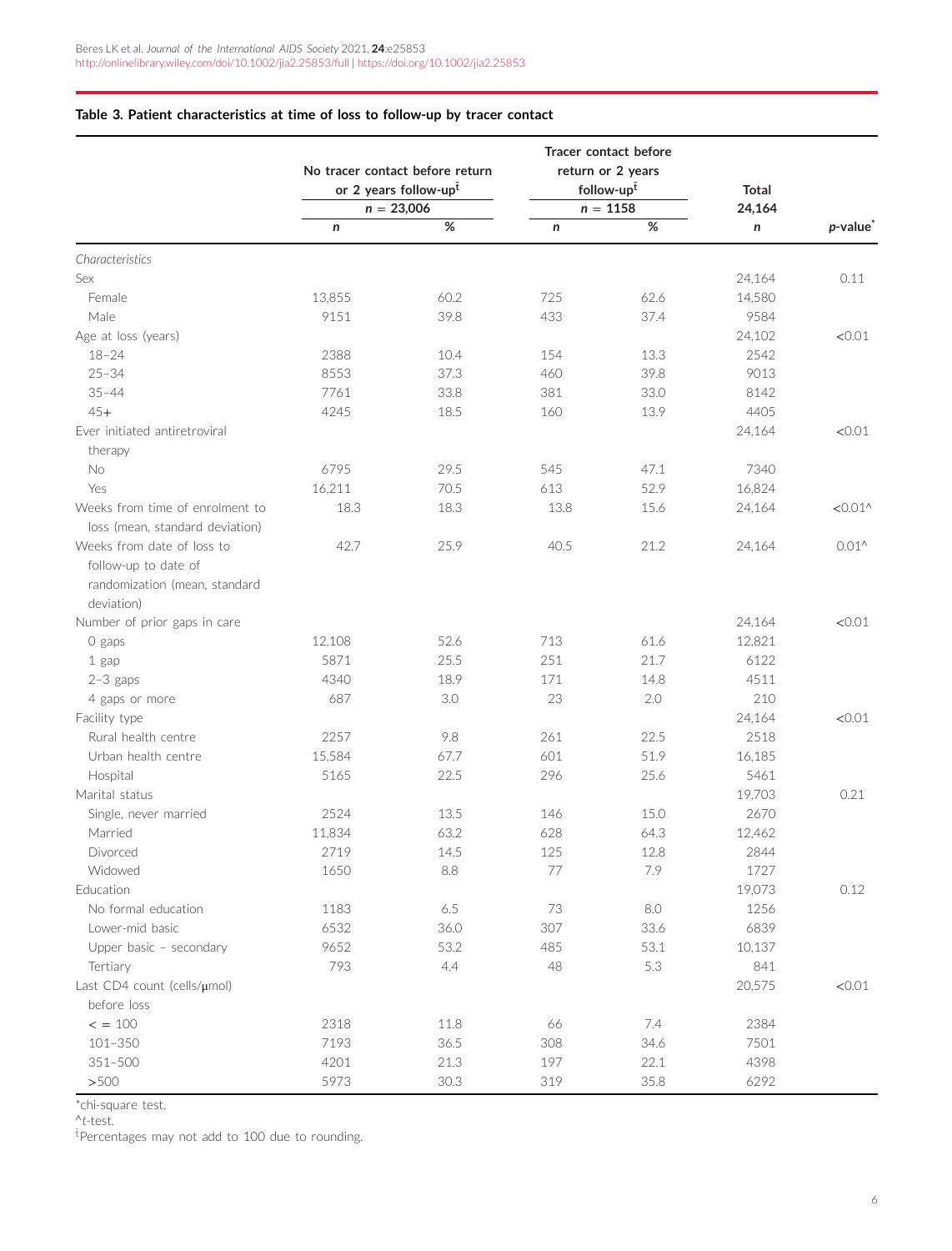|                                                                                 | Two-stage least squares regression, adjusted <sup>*</sup> |         |        |                 | Binary probit regression,<br>adjusted <sup>*#</sup> |         |        |                 |
|---------------------------------------------------------------------------------|-----------------------------------------------------------|---------|--------|-----------------|-----------------------------------------------------|---------|--------|-----------------|
|                                                                                 | <b>Risk</b>                                               |         |        |                 | <b>Risk</b>                                         |         |        |                 |
|                                                                                 | difference                                                |         | 95% CI | <i>p</i> -value | difference                                          |         | 95% CI | <i>p</i> -value |
| Patient contacted by tracer<br>before return or 2 years<br>follow-up versus not | 0.03                                                      | $-0.02$ | 0.08   | 0.23            | 0.05                                                | $-0.02$ | 0.11   | 0.16            |

#### **Table 4. Instrumental variable estimate: treatment effect of tracer contact on return to care among patients LTFU**

\*Adjusted for sex, age at LTFU, ART initiation status, time since HIV care enrolment, prior care gaps, facility type, highest education attained and CD4 at last visit before loss.

First stage: adjusted RD 0.26 (95% CI: 0.26, 0.27, *p* = *<*0.01), partial *r* <sup>2</sup> = 0.22, *F* = 6805.30.

<sup>∧</sup>Ordinary least squares regression (OLS), crude: –0.08 (95% CI: –0.10, –0.05, *p* = *<*0.01); OLS, adjusted: –0.07 (95% CI: –0.09, –0.04, *p* = *<*0.01).

#Probit regression, crude: –0.27 (95% CI: –0.35, –0.18, *p* = *<*0.01); probit regression, adjusted: –0.23 (95% CI: –0.32, –0.14, *p* = *<*0.01).

*f*-statistic = 6805.30, *p<*0.01, aRD 26.4%, 95% CI: 25.7– 27.0%) [\[29\]](#page-9-0).

Patients who were contacted by a tracer because they were randomized to tracing were not significantly more likely to return than those not contacted (aRD: 3%, 95% CI: –2%, 8%,  $p = 0.23$ ) (Table 4). The adjusted effect estimate was similar using bivariate probit regression (aRD: 5%, 95% CI: –2%, 11%,  $p = 0.16$ ) (Table 4). The 2SLSR and bivariate probit models (error term rho chi<sup>2</sup> = 16.2,  $p$  <0.01) suggest that selection bias is a concern in descriptive regressions, demonstrating the importance of controlling for unmeasured confounding (Table 4; effect estimates for all included covariates: see Table S4).

The findings were robust and maintained in sensitivity analyses (Tables S1–S3). While confidence intervals were wide, facility-level stratified analyses demonstrated effect heterogeneity (Figure S2). In analyses stratified by time-since-loss, there was a greater effect of tracer–patient contact among patients lost for *>*6 months than those contacted within 3 months of loss (Figure S3).

#### **3.4 Incidence rate of return**

Among patients who spoke with a tracer and were confirmed as disengaged from care at the time of tracer contact, the IR of return to care was higher in the week following tracer contact (IR 5.74, 95% CI: 3.78–8.71) than in the 2 weeks to 1 month following tracer contact (IR 2.28, 95% CI: 1.40– 3.72) and in subsequent time periods (Table [5\)](#page-7-0). Overall, 117 of the disengaged patients with tracer contact returned to care within 2 years of loss, with 18.8% returning the first week post-tracer contact, 28% within the 2 weeks post-tracer contact and 42% within a month of tracer contact. Among patients of any care status (in-care, disengaged and unknown status) confirmed to be alive through tracer contact, the rate of return was higher in the 2 weeks after tracer contact (IR 3.03, 95% CI: 2.34–3.94) than in the 2 weeks before tracer contact (IR 0.59, 95% CI: 0.32–1.10) (Table [5\)](#page-7-0).

## **4 DISCUSSION**

Tracer contact did not significantly increase return to HIV care within 2 years of loss in a prospective cohort of patients from 31 facilities across four provinces in Zambia. Using an IV approach, the causal effect of tracer–patient contact on return to care among LTFU patients was a non-significant increase of 3% (95% CI:–2%, 8%). Tracing may be more effective among patients remaining lost for *>*6 months–1 year (13%, 95% CI: 0.06–0.20) and *>*1 year (7%, 95% CI: 0.01– 0.13) compared to *<*3 months (–21%, 95% CI: –0.42, –0.01). Observational data suggest that tracer interaction speeds return among truly disengaged patients; the estimated rate of return was significantly higher in the week immediately following tracer contact (IR 5.74, 95% CI: 3.78–8.71) compared to return during the 2 weeks to 1-month post-contact (IR 2.28, 95% CI: 1.40–3.72), and any subsequent time.

While tracing has increased engagement in other disease areas, such as cervical cancer [\[35\]](#page-9-0) and tuberculosis [\[36\]](#page-9-0), it has yielded small effect sizes that vary over time. Programmatic data have shown patients living with HIV to be less responsive to tracing than patients with other chronic diseases [\[22\]](#page-9-0). Our findings expand the extant literature on the effect of tracing on re-engagement in HIV care [\[20,37,38\]](#page-9-0), suggesting that broadly applying tracing to all LTFU patients, as defined by a *>* 90-day gap in the EMR, may have limited effect.

As with any IV, we must consider the effect estimate's external validity [\[32\]](#page-9-0). The causal effect estimate applies to patients who would not have had tracer contact had they not been randomized to tracing (i.e. the LATE). At the time of our study, non-study tracing efforts were limited. Additionally, we used EMR data and a standard definition of LTFU (*>*90 days from last missed appointment) to identify patients for tracing, a common process in non-study settings. Our findings are thus likely applicable in regional programmatic settings to clinic-based service delivery models.

Compared with the study period, current HIV programmatic tracing is more active, targeted at re-engagement and attempted as soon as possible after missed appointments [\[15\]](#page-8-0). In our study, tracing occurred a median of 14.8 months after LTFU. Other studies have shown benefits of early tracing [\[39\]](#page-9-0), which our study treatment may not capture. Further, tracing timing may have a differential impact depending on barriers to care [\[9,11,40\]](#page-8-0). Our findings suggest that, while rapid return is preferable, the use of tracing as a re-engagement tool may be best applied after a certain threshold, such for those as remaining lost for 6 months.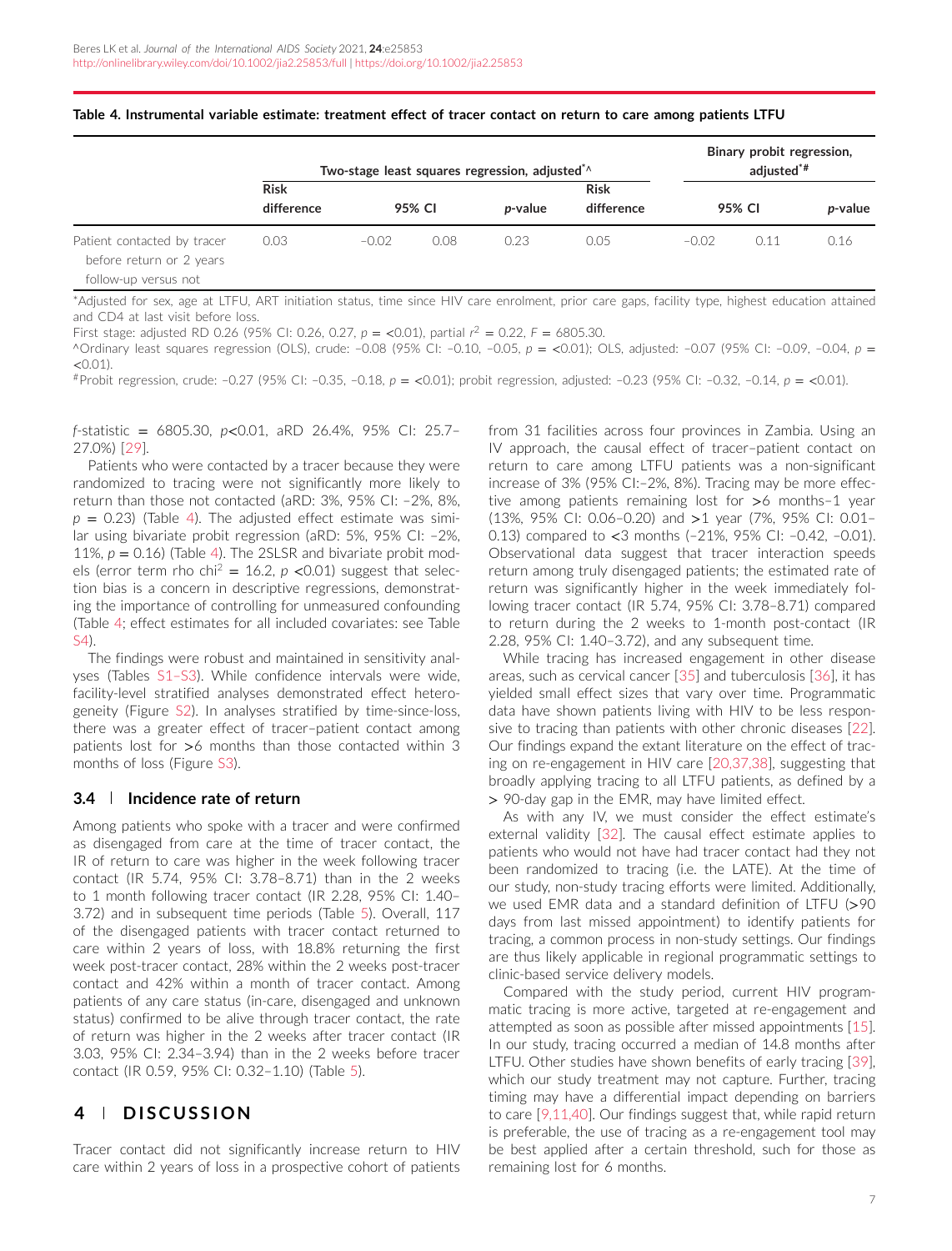|                                                                                                                                                                                          |                                         |        | Incidence<br>rate per |               |
|------------------------------------------------------------------------------------------------------------------------------------------------------------------------------------------|-----------------------------------------|--------|-----------------------|---------------|
| Patient sub-group                                                                                                                                                                        | Period                                  | $n^a$  | 1000 py               | 95% CI        |
| All patients in study not randomized to<br>tracing                                                                                                                                       | 2 years of study follow-up              | 19,784 | 0.41                  | $0.40 - 0.42$ |
| All patients in study randomized to tracing                                                                                                                                              | 2 years of study follow-up              | 4380   | 0.44                  | $0.41 - 0.46$ |
| Phone or in-person contact between tracer<br>and patient, or tracer and person known to<br>patient, patient confirmed alive (includes<br>in-care, disengaged and unknown care<br>status) | 2 weeks before tracer<br>interaction    | 1310   | 0.59                  | $0.32 - 1.10$ |
|                                                                                                                                                                                          | 2 weeks after tracer<br>interaction     | 1283   | 3.03                  | $2.34 - 3.94$ |
| Phone or in-person contact between tracer<br>and patient, patient confirmed alive and<br>disengaged from care at time of tracer<br>contact                                               | Up to 1 week after tracer<br>contact    | 496    | 5.74                  | $3.78 - 8.71$ |
|                                                                                                                                                                                          | 1-2 weeks after tracer<br>contact       | 468    | 3.42                  | $1.90 - 6.18$ |
|                                                                                                                                                                                          | 2 weeks-1 month after<br>tracer contact | 450    | 2.28                  | $1.40 - 3.72$ |
|                                                                                                                                                                                          | 1-2 months after tracer<br>contact      | 424    | 1.56                  | $1.00 - 2.45$ |
|                                                                                                                                                                                          | 2-6 months after tracer<br>contact      | 387    | 0.74                  | $0.51 - 1.06$ |

#### <span id="page-7-0"></span>**Table 5. Incidence rate of return among patient sub-groups at varying periods relative to tracing**

Abbreviation: py, patient years.

aNumber of patients who did not exit (return or reach 2 years of follow-up post-loss) by period of interest.

Qualitative studies and conceptual work demonstrate that re-engagement is complex [\[40–44\]](#page-9-0). A single intervention, such as tracing, may contribute a small effect when applied across a broad HIV service programme. Our observational data on truly disengaged patients showed an increased rate of return soon after a tracing interaction. The disengaged patients represent only those tracers were able to reach, likely giving a biased effect estimate. However, patients traceable in the study were probably similar to those that a programmatic tracing effort could successfully contact in real-world implementation.

The study's tracing efforts were extensive, including multiple attempts at patient contact and interpersonal communication supportive of return [\[17\]](#page-9-0). They were, at a minimum, consistent with standard health facility verbal encouragement to return. Studies from higher resourced settings have shown that effective tracing contacts include in-depth dialogue and navigation support [\[45–47\]](#page-9-0). Positive relationships between patients and healthcare workers and social support for continuity of care are also important for success [\[41,44,48–50\]](#page-9-0). Programmes may improve tracing effectiveness by identifying and targeting patients who are more susceptible to tracing and by understanding facility-level influences that may mediate intervention effects [\[17,18\]](#page-9-0). More data are needed on the mechanisms through which tracer–patient contact influences return.

To support re-engagement, research is needed on appropriate combinations of tools [\[44,51\]](#page-9-0) and how to optimize support based on patient sub-groups [\[52–53\]](#page-9-0) and time since LTFU. Targeting tracing efforts may help optimize their effectiveness. Targeting would be served by improving EMR data accuracy, including linking patient visits at different facilities to the same patient record. EMR accuracy would help identify truly disengaged patients by reclassifying those with undocumented facility transfers. Studies to identify indicators of likelihood to disengage [\[52\]](#page-9-0), including reasons for loss [\[43,54\]](#page-9-0), could guide targeted tracing efforts and help maximize tracing effectiveness. A broad application of tracing may not warrant the required investment based on the limited causal effect. However, understanding which barriers tracing overcomes, and for whom, is critical to leveraging the benefit of tracing.

IV analysis validity depends on meeting IV assumptions. We empirically verified those assumptions that were verifiable. While unmeasured confounding, monotonicity and stable unit treatment value are ultimately unverifiable, they are highly plausible since we used randomization as an IV. Routine data sources present limitations, including missing data. We could not identify individuals who returned to a facility outside of the 71 BetterInfo study facilities or to one of our study sites under a newly assigned unique patient number. The EMR may not have captured some return visits due to missing data. Although this may underestimate return, misclassification would still be non-differential by randomization status as outcome ascertainment were based solely on EHR data and not related to tracing activities. Approximately 30% of participants were ART naïve at loss. Tracing failed in approximately one-third of patients randomized to tracing. Thus, the effect of tracer contact cannot be generalized to this group, which is likely to have worse HIV outcomes.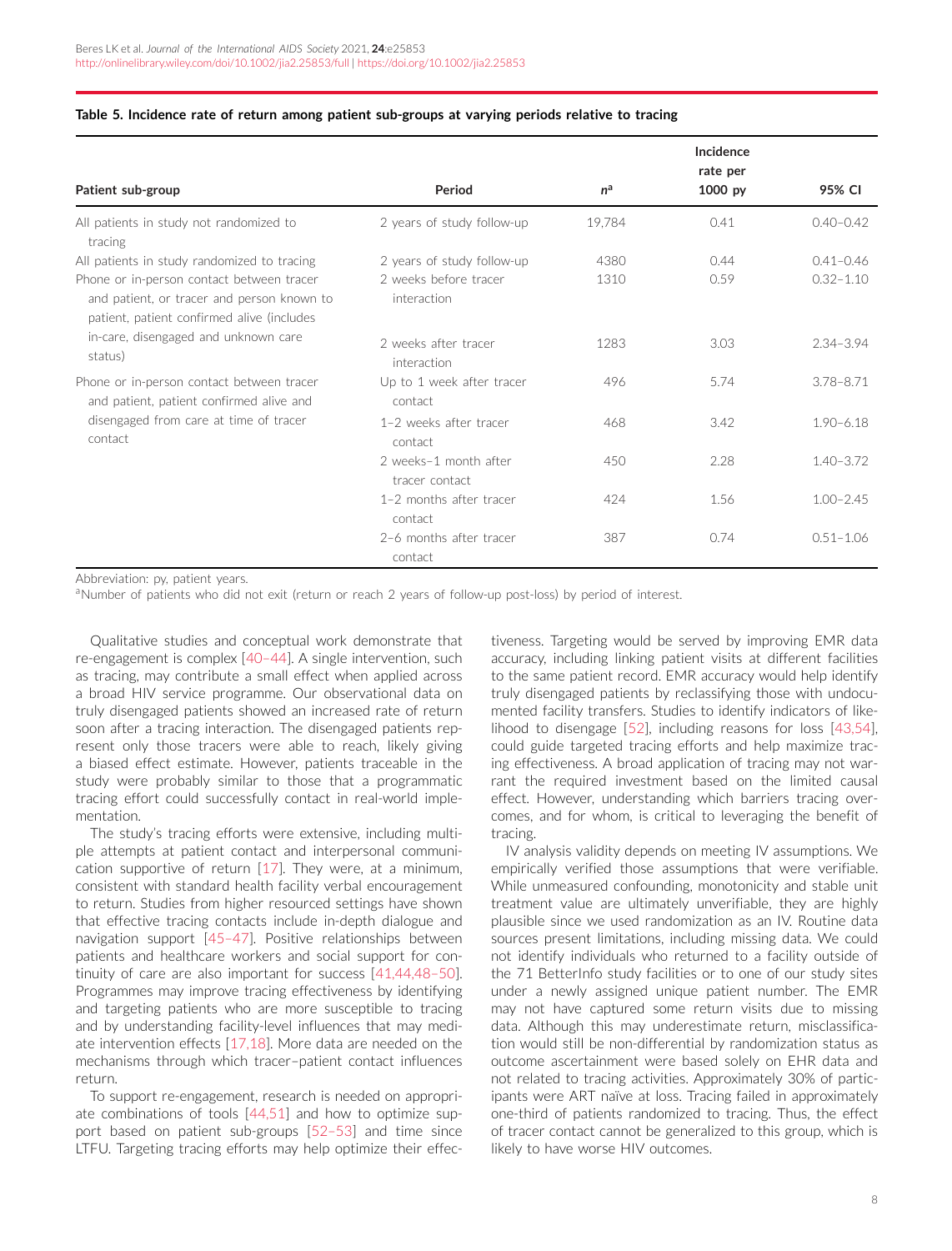<span id="page-8-0"></span>Per the BetterInfo tracing timeline, we could not examine the effect of tracer contact before 7 weeks post-loss. Although findings were robust when restricted to an ARTinitiated sub-group, the effect of tracer contact on return may not be generalizable in the treat-all era. Similarly, to the extent that the effect of tracing is associated with the broader service delivery context, differences in HIV service delivery since 2017 limit the generalizability of study findings in programmes implementing revised practices. These differences include expanded differentiated care models, extended visit spacing, integration of HIV and other health services [\[55\]](#page-9-0), and effects of COVID-19 [\[56–58\]](#page-9-0). Research assessing tracing within current models is warranted to inform current practice.

# **5 CONCLUSIONS**

As dynamic cycles of disengagement and re-engagement are increasingly recognized as part of the HIV care experience [\[59–61\]](#page-10-0), there is an urgent need for effective re-engagement interventions. Our findings suggest that targeting tracing based on patient characteristics and trajectories may help optimize its effect. This likely requires improved EMR data and more sensitive assessments of out-of-care status. A better understanding of the mechanisms associated with return to care, intervention timing and targeting those likely to respond to tracing is needed to guide efficient health system practice.

#### **AUTHORS' AFFILIATIONS**

<sup>1</sup>Department of International Health, Johns Hopkins Bloomberg School of Public Health, Baltimore, Maryland, USA; 2Department of Medicine, Washington University School of Medicine, St. Louis, Missouri, USA; 3Centre for Infectious Disease Research in Zambia, Lusaka, Zambia; 4Department of Health Policy and Management, Johns Hopkins Bloomberg School of Public Health, Baltimore, Maryland, USA; <sup>5</sup>Department of Epidemiology, Johns Hopkins Bloomberg School of Public Health, Baltimore, Maryland, USA; <sup>6</sup>Department of Biostatistics, Johns Hopkins Bloomberg School of Public Health, Baltimore, Maryland, USA; 7Center for Innovation in Global Health, Georgetown University, Washington, DC, USA; 8Division of Infectious Disease, Johns Hopkins University School of Medicine, Baltimore, MD, USA; <sup>9</sup>Department of Medicine, University of Alabama at Birmingham, Birmingham, Alabama, USA

#### **COMPETING INTERESTS**

The authors declare no competing interests.

#### **AUTHORS' CONTRIBUTIONS**

LKB, EHG, CBM, IS and CM conceptualized and designed the study. The study procedures and data collection were implemented by KS, PS, SS and PK. Study analyses were completed by LKB with input from LHN, AM, SS, IEW, JP and JM. LKB wrote the manuscript. JAD, EHG, SS, IEW, AM, LHN and IS led review and substantive contributions to manuscript revisions, which all authors supported. All authors have read and approved the final manuscript.

#### **ACKNOWLEDGEMENTS**

We deeply appreciate the contributions of the Better Information for Health in Zambia study participants and research team, without whom this work would not have been possible. We gratefully acknowledge the study implementation work, data management, and quality assurance conducted by our deceased colleague, Dr. Nancy L. Czaicki. Thank you to Drs. David Celentano and Caitlin Kennedy for their feedback on the manuscript. Thank you to Anne N. Connor who provided editorial support through the Johns Hopkins Editorial Assistance Services Initiative.

#### **DATA AVAILABILITY STATEMENT**

The Government of Zambia allows data sharing when applicable local conditions are satisfied. To request data access, contact the CIDRZ Ethics and Compliance Committee Chair/Chief Scientific Officer, Roma Chilengi (roma.chilengi@cidrz.org), or the Secretary to the Committee/Head of Research Operations, Hope Mwanyungwi (hope.mwanyungwi@cidrz.org), mentioning the intended use for the data.

#### **FUNDING**

Research reported in this publication was supported by the National Institute of Mental Health of the National Institutes of Health under Award Number F31MH109378. This research was also supported by the Bill and Melinda Gates Foundation grant number OPP1105071 and the Johns Hopkins University Center for AIDS Research P30AI094189.

#### **DISCLAIMER**

The content is solely the authors' responsibility and does not necessarily represent the official views of the National Institutes of Health.

#### **REFERENCES**

1. Ahonkhai AA, Adeola J, Banigbe B, Onwuatuelo I, Adegoke AB, Bassett IV, et al. Impact of unplanned care interruption on CD4 response early after ART initiation in a Nigerian cohort. J Int Assoc Provid AIDS Care. 2017;16(1):98–104.

2. Ahonkhai AA, Noubary F, Munro A, Stark R, Wilke M, Freedberg KA, et al. Not all are lost: interrupted laboratory monitoring, early death, and loss to follow-up (LTFU) in a large South African treatment program. PLoS One. 2012;7(3):e32993. 3. Crawford TN, Sanderson WT, Thornton A. Impact of poor retention in HIV medical care on time to viral load suppression. J Int Assoc Provid AIDS Care. 2014;13(3):242–9.

4. Giordano TP, Gifford AL, White AC, Jr., Suarez-Almazor ME, Rabeneck L, Hartman C, et al. Retention in care: a challenge to survival with HIV infection. Clin Infect Dis. 2007;44(11):1493–9.

5. Saafir-Callaway B, Castel AD., Lago L, Olejemeh C, Lum G, Frison L, Kharfen M. Longitudinal outcomes of HIV- infected persons re-engaged in care using a community-based re-engagement approach. AIDS Care. 2020;32(1):76–82. <http://doi.org/10.1080/09540121.2019.1619662>

6. UNAIDS. Miles to go: closing gaps, breaking barriers, righting injustices. Geneva: UNAIDS; 2018.

7. Fox MP, Rosen S. Retention of adult patients on antiretroviral therapy in lowand middle-income countries: systematic review and meta-analysis 2008–2013. J Acquir Immune Defic Syndr. 2015;69(1):98–108.

8. Nsanzimana S, Binagwaho A, Kanters S, Mills EJ. Churning in and out of HIV care. Lancet HIV. 2014;1(2):e58–9.

9. Lee H, Wu XK, Genberg BL, Mugavero MJ, Cole SR, Lau B, et al. Beyond binary retention in HIV care: predictors of the dynamic processes of patient engagement, disengagement, and re-entry into care in a US clinical cohort. AIDS. 2018;32(15):2217–25.

10. Cunningham CO, Buck J, Shaw FM, Spiegel LS, Heo M, Agins BD. Factors associated with returning to HIV care after a gap in care in New York State. J Acquir Immune Defic Syndr. 2014;66(4):419–27.

11. Camlin CS, Neilands TB, Odeny TA, Lyamuya R, Nakiwogga-Muwanga A, Diero L, et al. Patient-reported factors associated with reengagement among HIVinfected patients disengaged from care in East Africa. AIDS. 2016;30(3):495– 502.

12. Beres LK, Schwartz S, Simbeza S, McGready J, Eshun-Wilson I, Mwamba C, et al. Patterns and predictors of incident return to HIV care among traced, disengaged patients in Zambia: analysis of a prospective cohort. J Acquir Immune Defic Syndr. 2021;86(3):313–22.

13. Baldé A, Lièvre L, Maiga AI, Diallo F, Maiga IA, Costagliola D, et al. Re-engagement in care of people living with HIV lost to follow-up after initiation of antiretroviral therapy in Mali: who returns to care? PLoS One. 2020;15(9):e0238687.

14. El-Sadr WM, Harripersaud K, Rabkin M. Reaching global HIV/AIDS goals: what got us here, won't get us there. PLoS Med. 2017;14(11):e1002421.

15. U.S. President's Emergency Plan for AIDS Relief. Monitoring, evaluation, and reporting indicator reference guide (Version 2.3 FY19). 2018.

16. Geng EH, Odeny TA, Lyamuya R, Nakiwogga-Muwanga A, Diero L, Bwana M, et al. Retention in care and patient-reported reasons for undocumented transfer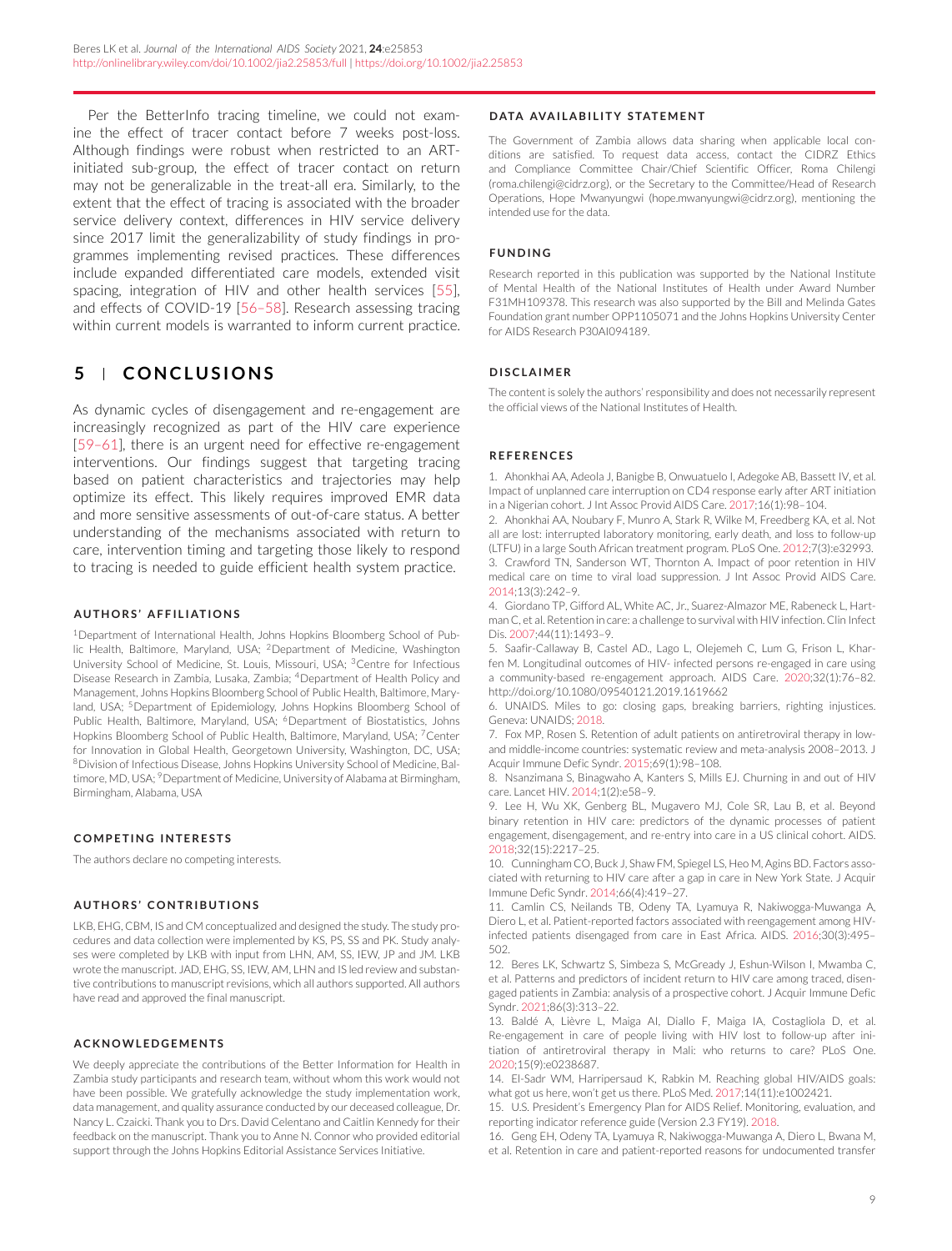<span id="page-9-0"></span>or stopping care among HIV-infected patients on antiretroviral therapy in Eastern Africa: application of a sampling-based approach. Clin Infect Dis. 2016;62(7):935– 44.

17. Holmes CB, Sikazwe I, Sikombe K, Eshun-Wilson I, Czaicki N, Beres LK, Mukamba N, Simbeza S, Bolton Moore C, Hantuba C, Mwaba P, Phiri C, Padian N, Glidden DV, Geng E. Estimated mortality on HIV treatment among active patients and patients lost to follow-up in 4 provinces of Zambia: findings from a multistage sampling-based survey. PLoS Med. 2018;15(1):e1002489[. http://doi.org/10.1371/](http://doi.org/10.1371/journal.pmed.1002489) [journal.pmed.1002489](http://doi.org/10.1371/journal.pmed.1002489)

18. Sikazwe I, Eshun-Wilson I, Sikombe K, Czaicki N, Somwe P, Mody A, et al. Retention and viral suppression in a cohort of HIV patients on antiretroviral therapy in Zambia: regionally representative estimates using a multistage-samplingbased approach. PLoS Med. 2019;16(5):e1002811.

19. Ardura-Garcia C, Feldacker C, Tweya H, Chaweza T, Kalulu M, Phiri S, et al. Implementation and operational research: early tracing of children lost to followup from antiretroviral treatment: true outcomes and future risks. J Acquir Immune Defic Syndr. 2015;70(5):e160–7.

20. McMahon JH, Elliott JH, Hong SY, Bertagnolio S, Jordan MR. Effects of physical tracing on estimates of loss to follow-up, mortality and retention in low and middle income country antiretroviral therapy programs: a systematic review. PLoS One. 2013;8(2):e56047.

21. Tweya H, Feldacker C, Estill J, Jahn A, Ng'ambi W, Ben-Smith A, et al. Are they really lost? "True" status and reasons for treatment discontinuation among HIV infected patients on antiretroviral therapy considered lost to follow up in urban Malawi. PLoS One. 2013;8(9):e75761.

22. Alizadeh F, Mfitumuhoza G, Stephens J, Habimaana C, Myles K, Baganizi M, Paccione G. Identifying and reengaging patients lost to follow-up in rural Africa: the "horizontal" hospital-based approach in Uganda. Glob Health: Sci Prac. 2019;7(1):103–115.<http://doi.org/10.9745/ghsp-d-18-00394>

23. Tweya H, Gareta D, Chagwera F, Ben-Smith A, Mwenyemasi J, Chiputula F, et al. Early active follow-up of patients on antiretroviral therapy (ART) who are lost to follow-up: the 'Back-to-Care' project in Lilongwe, Malawi. Trop Med Int Health. 2010;15(Suppl 1):82–9.

24. Deery CB, Hanrahan CF, Selibas K, Bassett J, Sanne I, Van Rie A. A home tracing program for contacts of people with tuberculosis or HIV and patients lost to care. Int J Tuberc Lung Dis. 2014;18(5):534–40.

25. Thomson KA, Cheti EO, Reid T. Implementation and outcomes of an active defaulter tracing system for HIV, prevention of mother to child transmission of HIV (PMTCT), and TB patients in Kibera, Nairobi, Kenya. Trans R Soc Trop Med Hyg. 2011;105(6):320–6.

26. Higgins JPT, Altman DG, Gøtzsche PC, Jüni P, Moher D, Oxman AD, et al. The Cochrane Collaboration's tool for assessing risk of bias in randomised trials. BMJ. 2011;343:d5928.

27. Zambia consolidated guidelines for treatment and prevention of HIV infection. Lusaka: Government of the Republic of Zambia; 2014.

28. Royston P, White I. Multiple imputation by chained equations (MICE): implementation in Stata. J Stat Softw. 2011;45(4). [http://doi.org/10.18637/](http://doi.org/10.18637/jss.v045.i04) [jss.v045.i04](http://doi.org/10.18637/jss.v045.i04)

29. Baiocchi M, Cheng J, Small DS. Instrumental variable methods for causal inference. Stat Med. 2014;33(13):2297–340.

30. Angrist J, Imbens G, Rubin D. Identification of causal effects using instrumental variables. J Am Statist Assoc. 1996;91(434):444–55.

31. Swanson SA, Hernán MA. Commentary. Epidemiology. 2013;24(3):370–374. <http://doi.org/10.1097/ede.0b013e31828d0590>

32. Angrist JPJ. Mostly harmless econometrics: an empiricist's companion. Princeton, NJ: Princeton University Press; 2009.

33. Baum, C, Schaffer M & Stillman S ivreg2: Stata module for extended instrumental variables/2SLS, GMM and AC/HAC, LIML and k-class regression. 2010 [cited 2019 Oct 1]. Available from: [http://ideas.repec.org/c/boc/bocode/s425401.](http://ideas.repec.org/c/boc/bocode/s425401.html) [html.](http://ideas.repec.org/c/boc/bocode/s425401.html)

34. Rassen JA, Schneeweiss S, Glynn RJ, Mittleman MA, Brookhart MA. Instrumental variable analysis for estimation of treatment effects with dichotomous outcomes. Am J Epidemiol. 2008;169(3):273–84.

35. Goldhaber-Fiebert JD, Denny LA, De Souza M, Kuhn L, Goldie SJ. Program spending to increase adherence: South African cervical cancer screening. PLoS One. 2009;4(5):e5691.

36. Liu Q, Abba K, Alejandria MM, Sinclair D, Balanag VM, Lansang MAD. Reminder systems to improve patient adherence to tuberculosis clinic appointments for diagnosis and treatment. Cochrane Database Syst Rev. 2014[;http://doi.](http://doi.org/10.1002/14651858.cd006594.pub3) [org/10.1002/14651858.cd006594.pub3](http://doi.org/10.1002/14651858.cd006594.pub3)

37. Fox MP, Pascoe SJS, Huber AN, Murphy J, Phokojoe M, Gorgens M, et al. Effectiveness of interventions for unstable patients on antiretroviral therapy in South Africa: results of a cluster-randomised evaluation. Trop Med Int Health. 2018;23(12):1314–25.

38. Bershetyn A, Odeny TA, Lyamuya R, Nakiwogga-Muwanga A, Diero L, Bwana M, et al. The causal effect of tracing by peer health workers on return to clinic among patients who were lost to follow-up from antiretroviral therapy in Eastern Africa: a "natural experiment" arising from surveillance of lost patients. Clin Infect Dis. 2017;64(11):1547–54.

39. Fernandez-Luis S, Fuente-Soro L, Augusto O, Bernardo E, Nhampossa T, Maculuve S, et al. Reengagement of HIV-infected children lost to follow-up after active mobile phone tracing in a rural area of Mozambique. J Trop Pediatr. 2019;65(3):240–8.

40. Eshun-Wilson I, Rohwer A, Hendricks L, Oliver S, Garner P. Being HIV positive and staying on antiretroviral therapy in Africa: a qualitative systematic review and theoretical model. PLoS One. 2019;14(1):e0210408.

41. Layer EH, Brahmbhatt H, Beckham SW, Ntogwisangu J, Mwampashi A, Davis WW, et al. "I pray that they accept me without scolding:" experiences with disengagement and re-engagement in HIV care and treatment services in Tanzania. AIDS Patient Care STDs. 2014;28(9):483–8.

42. Hoffmann CJ, Mabuto T, McCarthy K, Maulsby C, Holtgrave DR. A framework to inform strategies to improve the HIV care continuum in low- and middle-income countries. AIDS Educ Prev. 2016;28(4):351–64.

43. Topp SM, Mwamba C, Sharma A, Mukamba N, Beres LK, Geng E, et al. Rethinking retention: mapping interactions between multiple factors that influence longterm engagement in HIV care. PLoS One. 2018;13(3):e0193641.

44. Hall BJ, Sou KL, Beanland R, Lacky M, Tso LS, Ma Q, et al. Barriers and facilitators to interventions improving retention in HIV care: a qualitative evidence metasynthesis. AIDS Behav. 2017;21(6):1755–67.

45. Parnell HE, Berger MB, Gichane MW, LeViere AF, Sullivan KA, Clymore JM, et al. Lost to care and back again: patient and navigator perspectives on HIV care re-engagement. AIDS Behav. 2019;23(Suppl 1):61–9.

46. Enriquez M, Cheng A-L, McKinsey D, Farnan R, Ortego G, Hayes D, Miles L, Reese M, Downes A, Enriquez A, Akright J, El Atrouni W. Peers keep it real: re-engaging adults in HIV care. J Int Assoc Prov AIDS Care. 2019;18:232595821983885.<http://doi.org/10.1177/2325958219838858>

47. Maulsby C, Charles V, Kinsky S, Riordan M, Jain K, Holtgrave D. Positive charge: filling the gaps in the U.S. HIV continuum of care. AIDS Behav. 2015;19(11):2097–107.

48. Beach MC, Keruly J, Moore RD. Is the quality of the patient–provider relationship associated with better adherence and health outcomes for patients with HIV? J Gen Intern Med. 2006;21(6):661–5.

49. Flickinger TE, Saha S, Moore RD, Beach MC. Higher quality communication and relationships are associated with improved patient engagement in HIV care. J Acquir Immune Defic Syndr. 2013;63(3):362–6.

50. Fuente-Soro L, López-Varela E, Augusto O, Bernardo EL, Sacoor C, Nhacolo A, Ruiz-Castillo P, Alfredo C, Karajeanes E, Vaz P, Naniche D. Loss to follow-up and opportunities for reengagement in HIV care in rural Mozambique. Medicine. 2020;99(20):e20236.<http://doi.org/10.1097/md.0000000000020236>

51. Higa DH, Crepaz N, Mullins MM. Identifying best practices for increasing linkage to, retention, and re-engagement in HIV medical care: findings from a systematic review, 1996–2014. AIDS Behav. 2016;20(5):951–66.

52. Johnson MO, Neilands TB, Koester KA, Wood T, Sauceda JA, Dilworth SE, et al. Detecting disengagement from HIV care before it is too late: development and preliminary validation of a novel index of engagement in HIV care. J Acquir Immune Defic Syndr. 2019;81(2):145–52.

53. Rao A, McCoy C. Fostering behavior change for better health: how a patientcentered approach and tools from the private sector can greatly enhance global health programs that require changes in attitudes or behavior. Stanford Social Innovation Review [Internet]. 2015 [cited 2019 Oct 1]. Available from: [https://ssir.](https://ssir.org/articles/entry/fostering_behavior_change_for_better_health) [org/articles/entry/fostering\\_behavior\\_change\\_for\\_better\\_health.](https://ssir.org/articles/entry/fostering_behavior_change_for_better_health)

54. Mwamba C, Sharma A, Mukamba N, Beres L, Geng E, Holmes CB, et al. 'They care rudely!': resourcing and relational health system factors that influence retention in care for people living with HIV in Zambia. BMJ Glob Health. 2018;3(5):e001007.

55. Ford N, Eshun-Wilson I, Ameyan W, Newman M, Vojnov L, Doherty M, et al. Future directions for HIV service delivery research: research gaps identified through WHO guideline development. PLoS Med. 2021;18(9):e1003812.

56. Golin R, Godfrey C, Firth J, Lee L, Minior T, Phelps BR, et al. PEPFAR's response to the convergence of the HIV and COVID-19 pandemics in Sub-Saharan Africa. J Int AIDS Soc. 2020;23(8):e25587.

57. Grimsrud A, Wilkinson L. Acceleration of differentiated service delivery for HIV treatment in sub-Saharan Africa during COVID-19. J Int AIDS Soc. 2021;24(6):e25704.